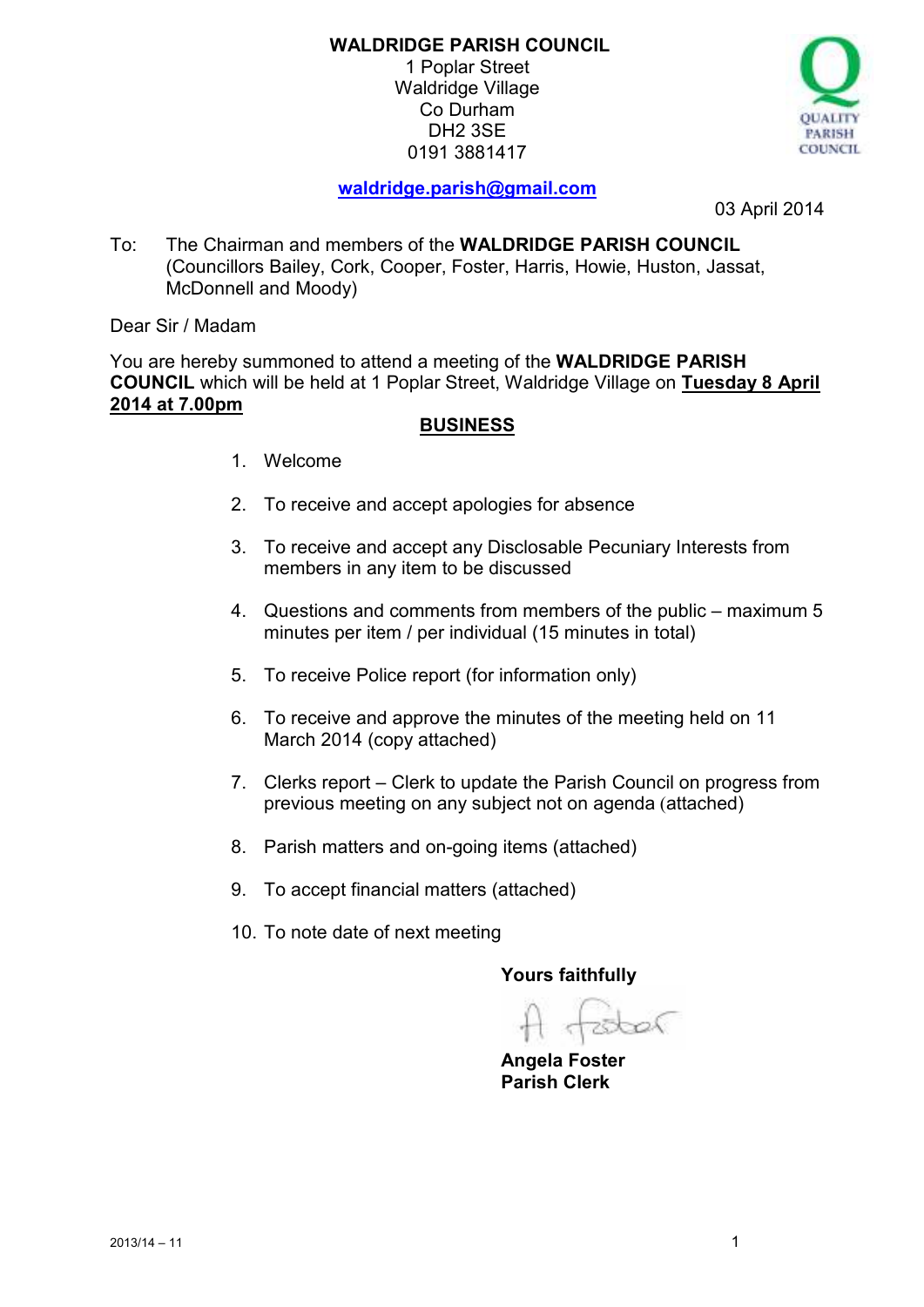#### **8. PARISH MATTERS AND ON-GOING ITEMS:**

#### a) **Planning Applications** Clerk

These have previously been sent via e-mail – view online for location/details (if any)

| and single-storey extension to rear<br>Durham<br>DH <sub>2</sub> 3SW |  | DM/14/00475/FPA 43 Glanton Close<br><b>Chester-le-Street</b> | Erection of part single-storey /part two-<br>storey extension at front/side of dwelling |
|----------------------------------------------------------------------|--|--------------------------------------------------------------|-----------------------------------------------------------------------------------------|
|----------------------------------------------------------------------|--|--------------------------------------------------------------|-----------------------------------------------------------------------------------------|

*Decisions Needed:- What recommendation to give* 

b) **To consider any planning applications received after the agenda was published –** to give Clerk delegated powers to proceed. Clerk

*Decisions Needed:- What recommendation to give* 

c) **Planning application – fern meadows** 

 To discuss feedback from site meeting and discus attending planning committee 24 April 2014

*Decisions Needed: To agree who attending and what comments to make* 

d) **County Councillors report** (for discussion / decision / action or to be placed on next agenda)

To receive report from County Councillors to include –

Ongoing projects - *Fellside Meadows flood mitigation*, *signage re dogs on village green*

Traffic management - *speeding issues, parking*

County council update - *Customer First consultation*

*Decisions Needed:-* • *To note report and discuss if anything required from the Parish Council* 

## e) **Parked cars at flats**

To discuss any response from DCC

*Decisions Needed: To agree what next steps* 

## f) **Tree's and plants on Whitehill Way**

To discuss site meeting planned for 16 April, to discuss what needed to say

*Decisions Needed:- To agree response to Northumbrian Water* 

#### g) **Accounts**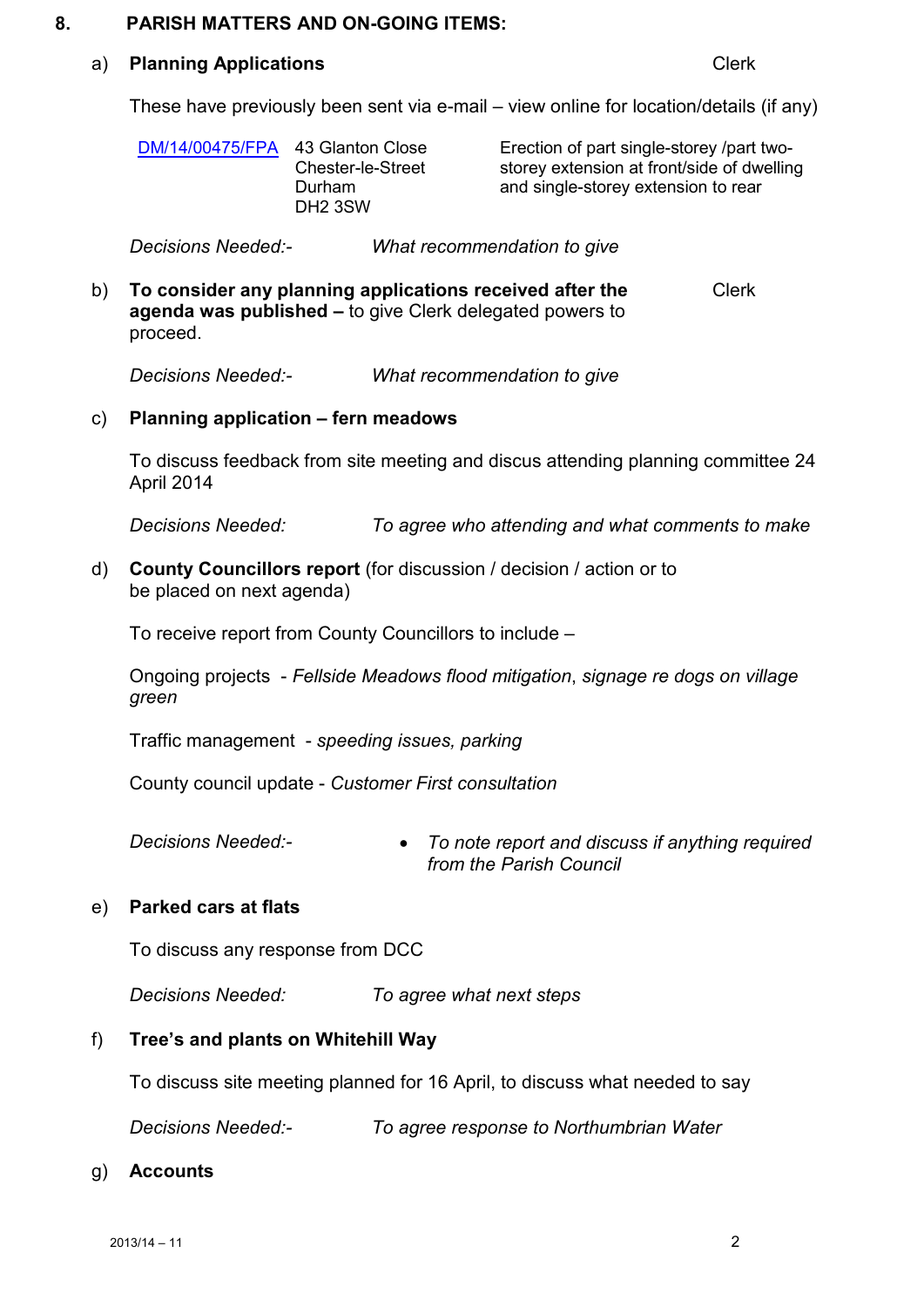To agree quarterly accounts

*Decisions Needed:- Reconciliation, budget, petty cash and bank statement to be agreed by all and signed by chairman* 

## h) **Litter pick**

 To discuss feedback from recent litter pick, to discuss purchasing further vests, to note press release

*Decisions Needed:- To discuss further litter picks, to agree to purchasing further adult hi vis vests* 

## i) **Easter event – Sunday 20 April 2014**

To discuss final arrangements

*Decisions Needed:- To note* 

## j) **Safety report received for fitness equipment**

To discuss report

 *Decisions Needed:- To agree to carry out findings* 

## k) **Trees on Millennium Green**

To discuss feedback received from DCC re trees

 *Decisions Needed:- To agree next steps* 

## l) **Bins and sculptures**

To discuss costs involved to move bins / sculptures

 *Decisions Needed:- To agree next steps* 

### m) **Marquee**

To discuss possibility of selling marquee and purchasing smaller tents

 *Decisions Needed:- To agree to sell, agree price and purchase further tents* 

## n) **Nomination papers**

To receive papers back in readiness for Annual Meeting of the Council

 *Decisions Needed:- None needed* 

## o) **Annual Parish Meeting**

To discuss arrangements for meeting to be held 29 April 2014

 *Decisions Needed:- To agree content* 

p) **Correspondence received** (for discussion / decision / action or to be placed on next agenda)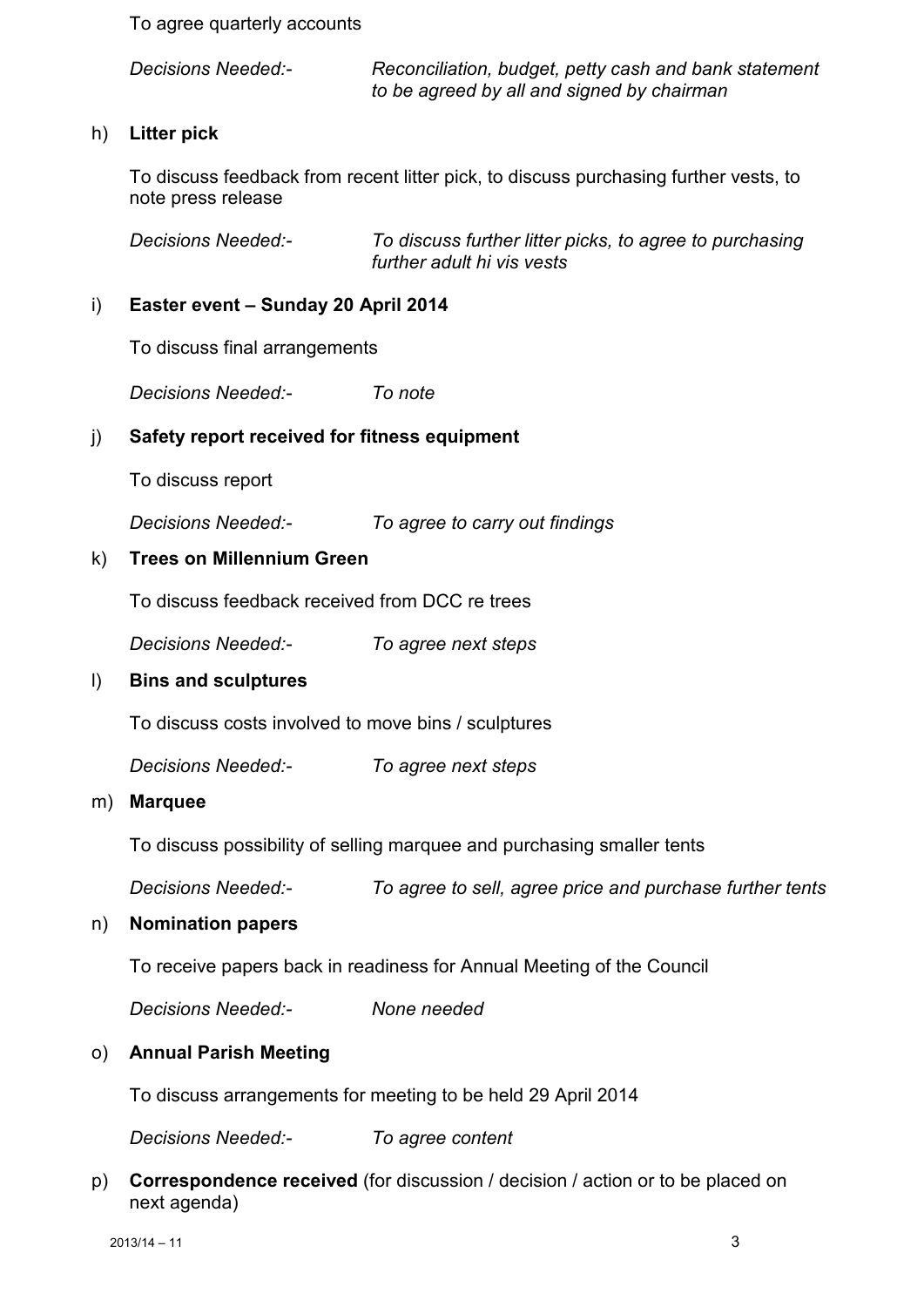## I. Nothing received

*Decisions Needed:-* 

# q) **Correspondence received after agenda published (to note only)**

*For information only* No decision to be made

# r) **Northumbria in bloom working group update** Cllr Cork

To discuss any update from working group held on 2 April 2014

- Spring judging 22 April to agree to lunch
- To agree to purchase sign for  $50<sup>th</sup>$  anniversary of NIB
- To agree coffee morning date of 10 May
- To agree flower show date of 3 August
- To agree to further sponsorship

 *Decisions Needed:- To agree to requests* 

# s) **AAP forum updates Cllr** Jassat

To report from recently attended AAP working groups / forum to be given.

*Decisions Needed:- None needed* 

t) **Urgent issues for noting** (Clerk to use delegated powers) **and any items Councillors wish to agenda for next meeting** 

# **9. FINANCIAL MATTERS**

To approve and sign the list of cheques drawn below:

# (a) **Payments**

**Recommended** – that the following payments be agreed:

- (1) That the sum of £508.97 be paid to Mrs A Foster (March 2014 wage)
- (2) That the sum of £161.52 be paid to Mr B Laidler (March 2014 wage)
- (3) That the sum of £3.60 be paid to Mr B Laidler (Expenses)
- (4) That the sum £502.80 be paid to HMRC
- (5) That the sum of £26.54 be paid to Mr G Cork, gloves and refreshment for litter pick
- (6) That the sum of £555.89 be paid to CDALC annual subs

To discuss payment for redirecting mail when clerk moves home

# (b) **Receipts**

**Recommended** – that the following amounts be noted: